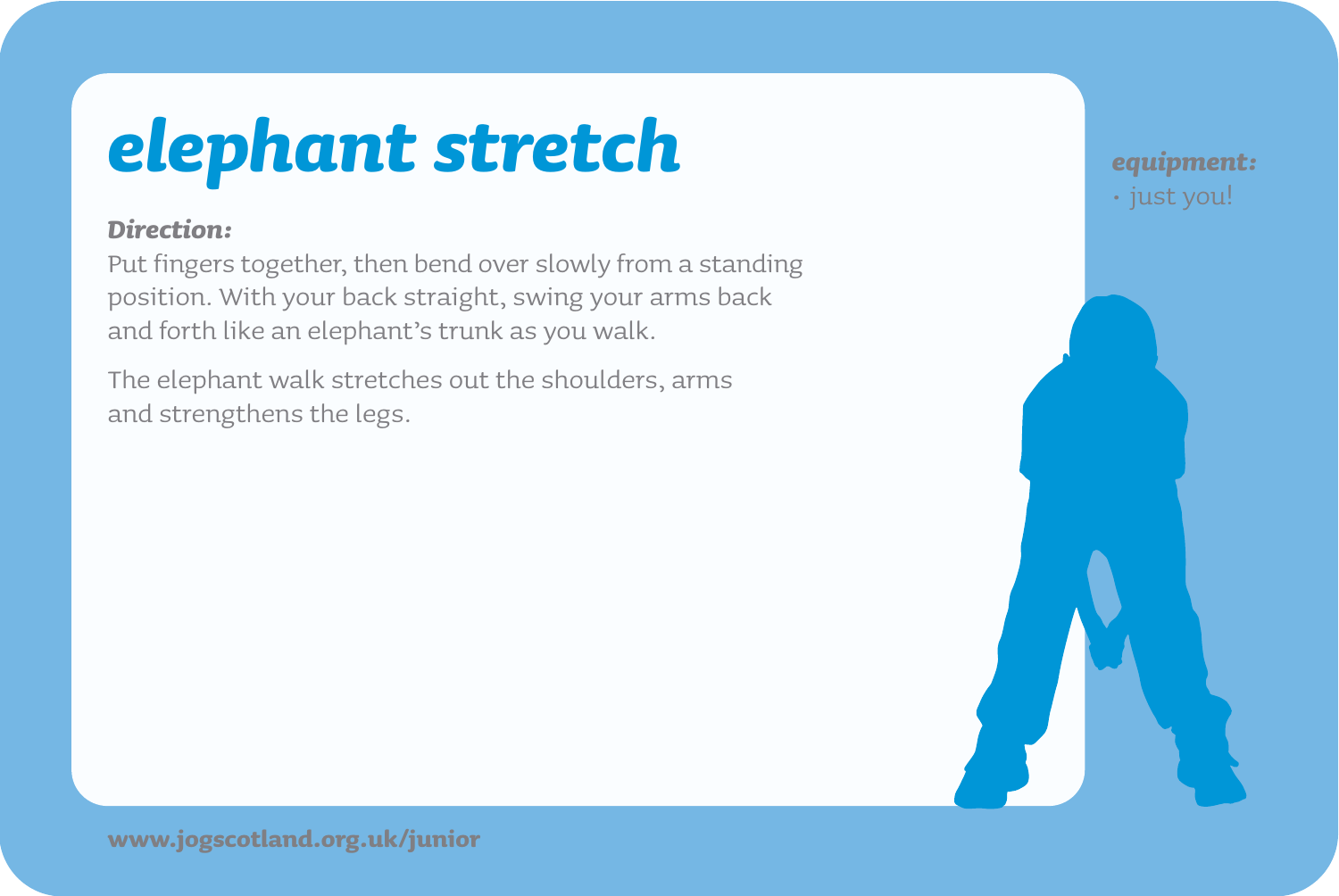# *flamingo stand*

### *Direction:*

Stand with your feet together, then stand on one leg like a flamingo (holding right foot in right hand) keep back straight and tummy in. Supporting leg should be soft. Keep knees together and push hips forward.

If a child is uncoordinated have him/her stand and hold on to a wall, or a partner, or bring the leg just slightly off the floor. This exercise also strengthens and stretches out legs and ankles and focuses on balance.

*equipment:* • just you!

**www.jogscotland.org.uk/junior**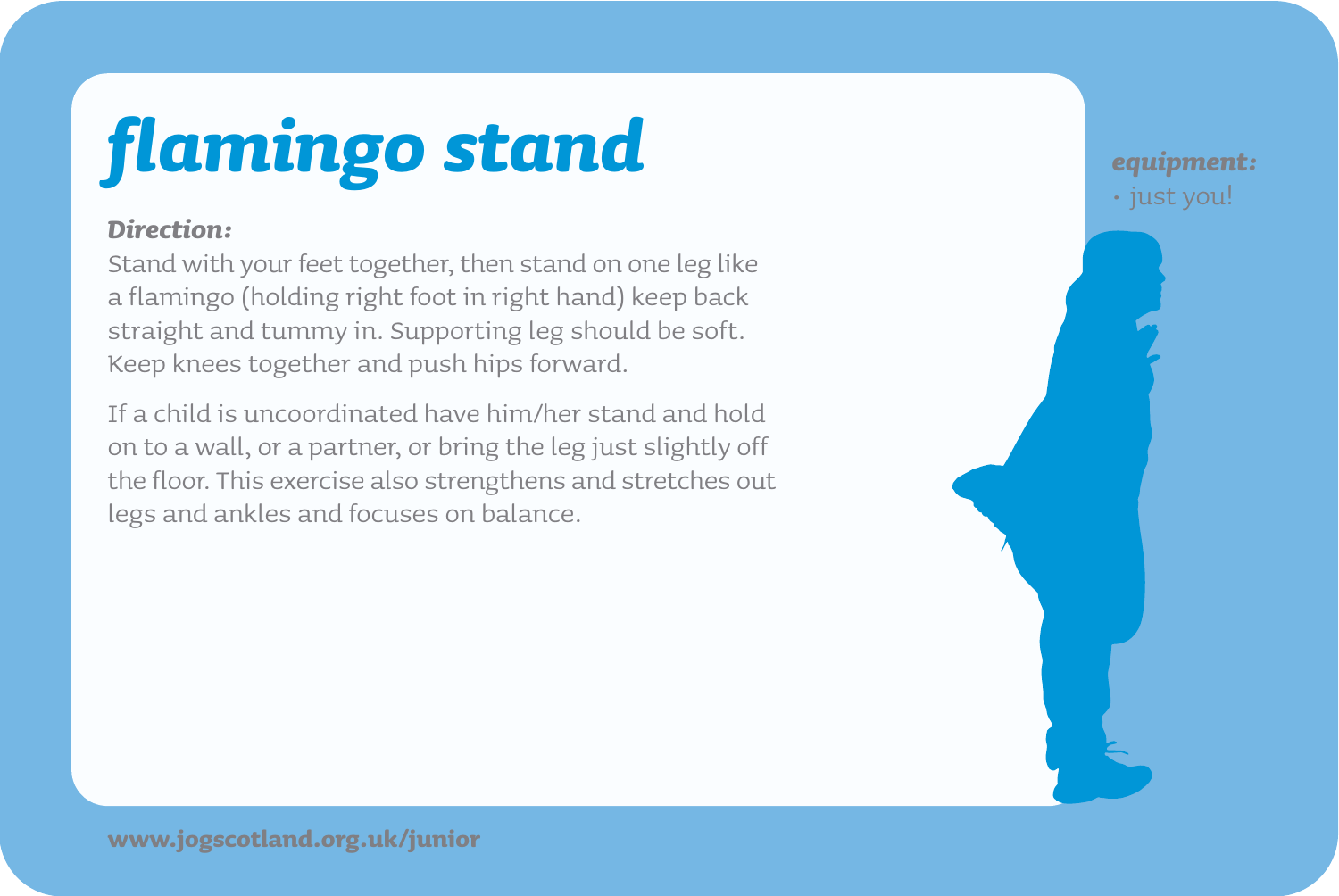### *inch worm*

### *Direction:*

Assume a position where your feet are on the floor (shoulder width) while your hands are flat on the ground in front of you (also shoulder width). At the starting position, your bottom should be high in the air; imagine you are making an inverted 'V' with your body. Walk your hands out as far as possible, and then walk your hands back to the starting position. Preferably, at the end position, your tummy should be two to three inches off the ground.

The inch worm stretches and strengthens the back, shoulder, hamstrings, and gluteus maximus. It also strengthens the gluteus medius and the rest of the arm. *equipment:* • just you!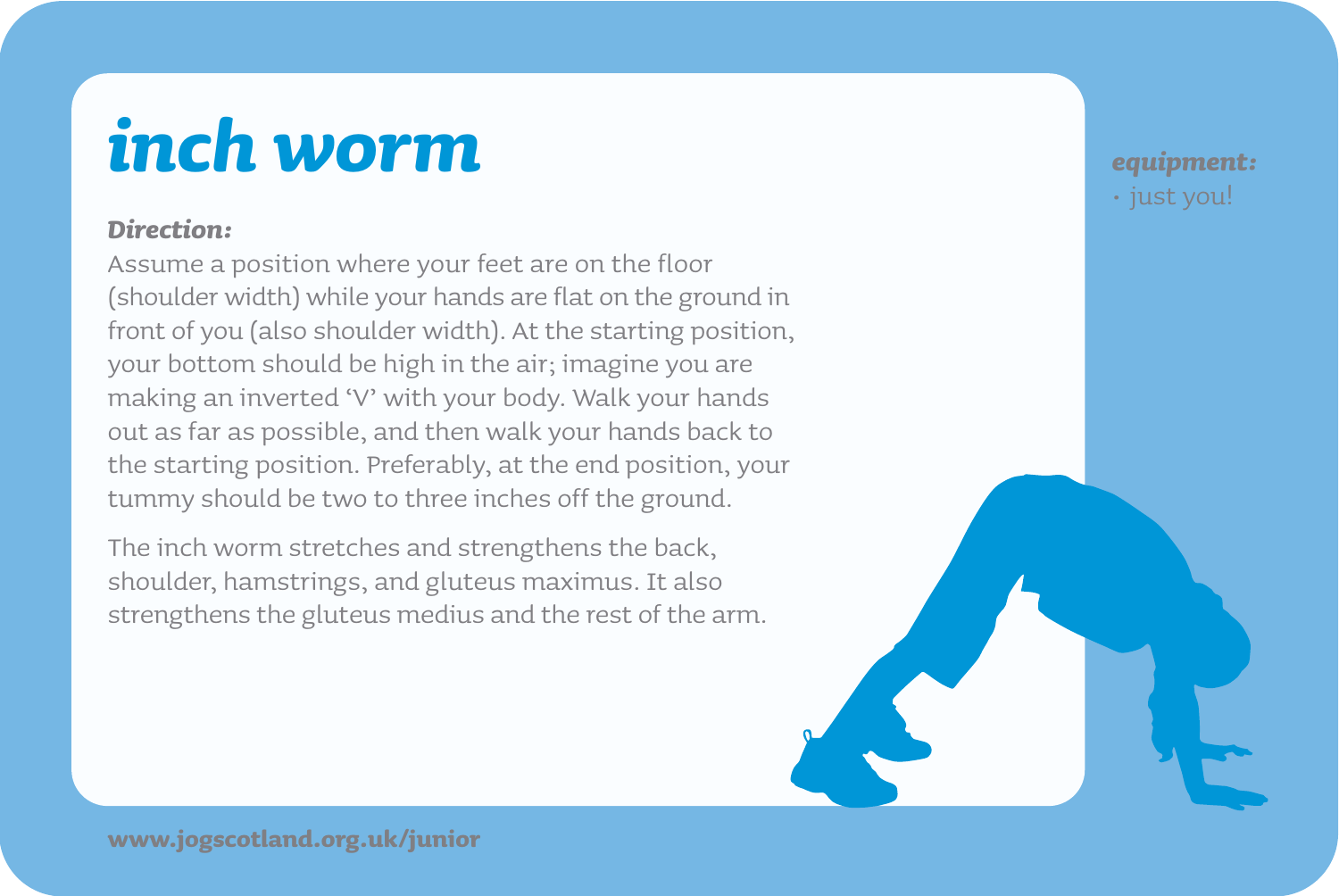### *bear crawl*

### *Direction:*

On all fours you move along the floor keeping yourself low. Chest remains off the floor as you should move at a moderate pace to avoid 'hopping'. The bear crawl can be done moving forward, backward or sideways.

The bear crawl stretches and strengthens the hamstrings, gastrocneimus, soleus, the gluteus maximus and back. It also teaches coordination, agility, and speed.

*equipment:* • just you!

**www.jogscotland.org.uk/junior**